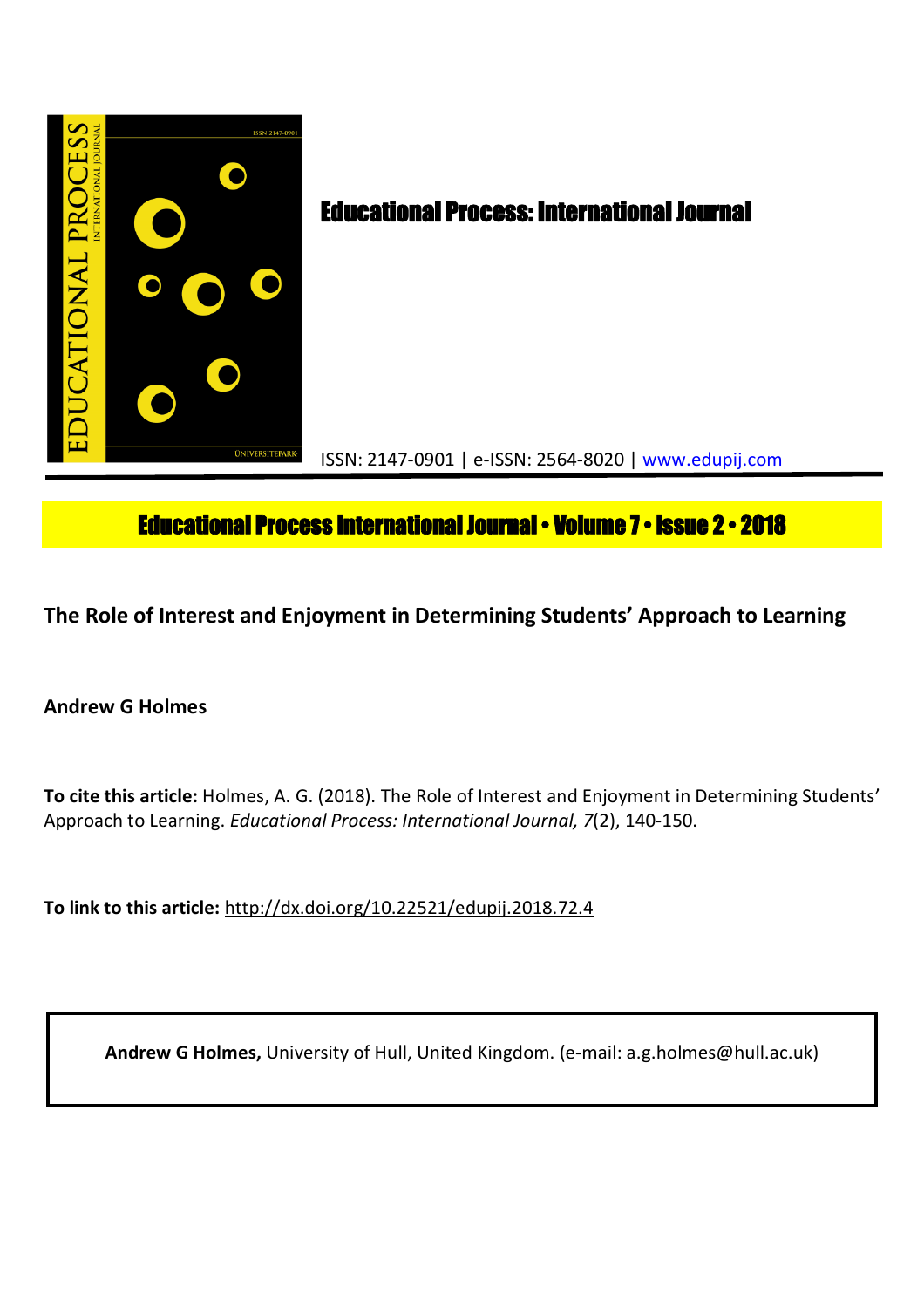## **The Role of Interest and Enjoyment in Determining Students' Approach to Learning**

### ANDREW G HOLMES

### **Abstract**

This paper provides information about findings from a recent research project that provides a new insight into how students' approaches to learning may be impacted by their level of interest in and enjoyment of the topic being studied. The data from this research suggests that for contemporary students, interest and enjoyment play an important role in determining their approach to learning. As such there are implications for all educators who may wish to encourage their students to use a deep approach to learning.

**Keywords:** approaches to learning, assessment, interest and enjoyment, surface and deep approaches to learning.



**Erosstef** DOI: 10.22521/edupij.2018.72.4

………………………………………........….....………………………………...……………

EDUPIJ • ISSN 2147-0901 • e-ISSN 2564-8020 Copyright © 2018 by ÜNİVERSİTEPARK edupij.com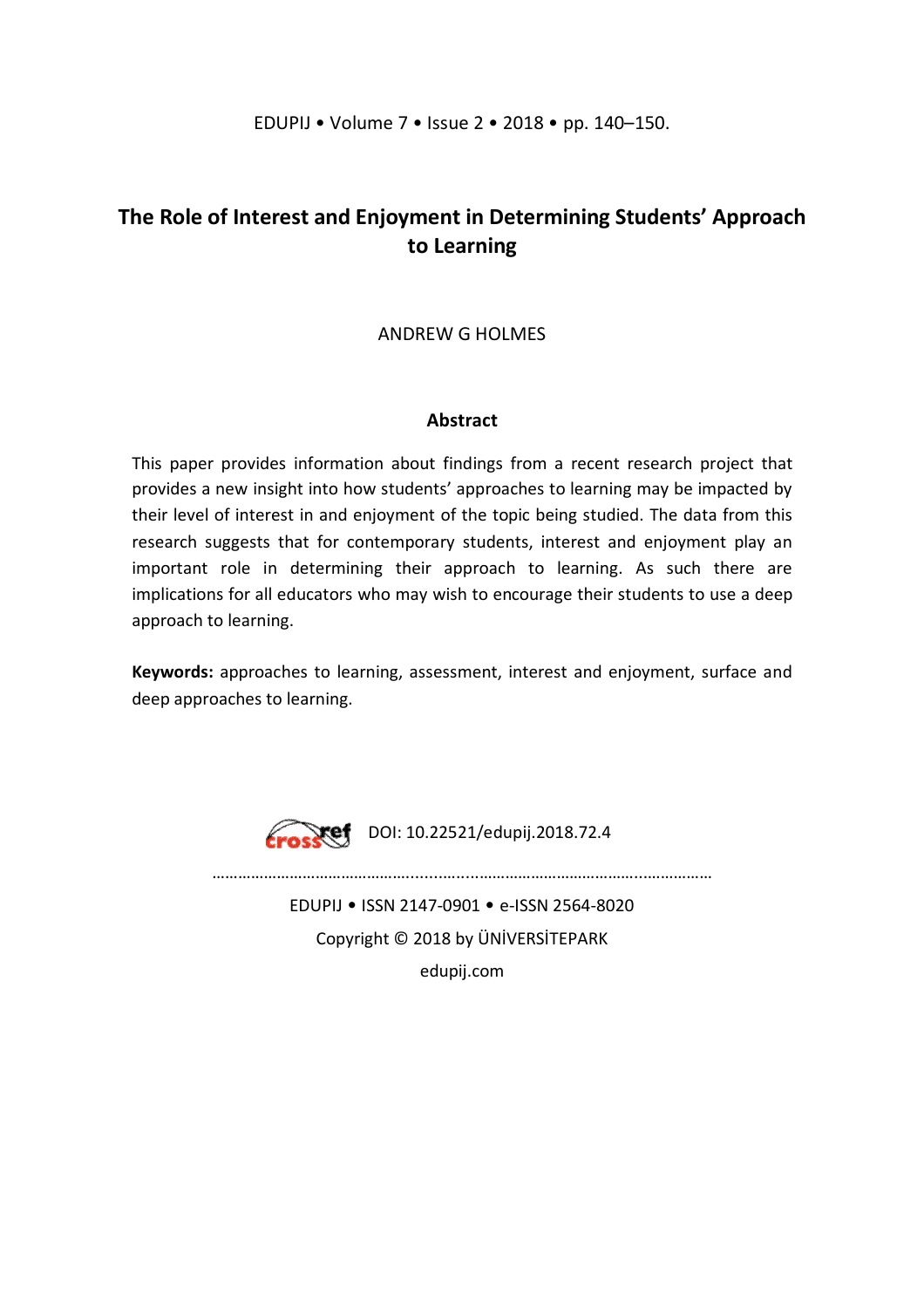#### **Introduction**

Conceptions of learning, perceptions of the learning environment, and approaches to learning have constituted a solid body of research around pedagogy and assessment in higher education for almost 40 years (Case, 2007; Case & Marshall, 2012; Richardson, 2000). There is a strong argument that the theory of "approaches to learning" is central to understanding how students learn, and how universities can improve teaching and learning. Ramsden argues that the theory is a "pivotal concept" in education (Ramsden, 2003, p. 40). Gibbs, whose work has been highly influential in informing higher education pedagogy, argues that "all learning phenomena…take place in a context mediated by the perceptions of students and their teachers involving their conceptions and approaches" to learning (Gibbs, 1995, preface).

Approaches to learning are the strategies adopted by students in order to succeed at learning (Jackson, 1994). The term approach identifies both how the learner processes information and their intention. The approach students take to their studies involves "either an intention to make sense (a deep approach) or an attempt to reproduce (a surface approach)" (Gibbs, 1995, preface). Although these references are over 20 years old they are still appropriate.

Conceptions of learning describe what a person understands by the term "learning," that is, their understanding of the process and the differing conceptions people hold about it (Entwistle & Peterson, 2004). Perceptions of learning refer to how a student sees the requirements of a learning task, primarily, how they perceive the requirements of an assessment task (Marton & Säljö, 2005). The perception of learning draws attention to assessment as dominating learning tasks. Together, conceptions, perceptions and approaches constitute the theory of approaches to learning.

The theory has a solid research base, with its distinction between surface and deep learning built upon "an extensive body of evidence on the effects of teaching and assessment on student learning" (Entwistle, 1997 p. 215), that derives from "a coherent body of empirical evidence which can be used to inform thinking about teaching and learning" (p. 217). Yet it can be conceptualized as a simple theory, and there is an argument that it might have gained greater prominence than, perhaps, it deserves (Richardson, 2000). The theory has also been criticized as being a cliché (Sadlo & Richardson, 2003; Webb, 1997), as being ethnocentric, overemphasizing Western perspectives of learning which may prioritize and value understanding over memorization (Ryan & Louie, 2007), as being elitist (Haggis, 2003, 2004), and as only having helped teachers to reduce poor, rather than informing good, pedagogical practice; helping educators to identify what *not* to do to encourage a deep approach, not necessarily what *to* do (Joughin, 2009). This paper does not address criticism of the theory, its focus is on the role of interest and enjoyment as factors in students' approaches to learning. The paper initially provides a historical overview of the research on approaches to learning, before reporting on the findings from a recent research project.

*The genesis of the approaches to learning theory and the distinction between surface and deep approaches*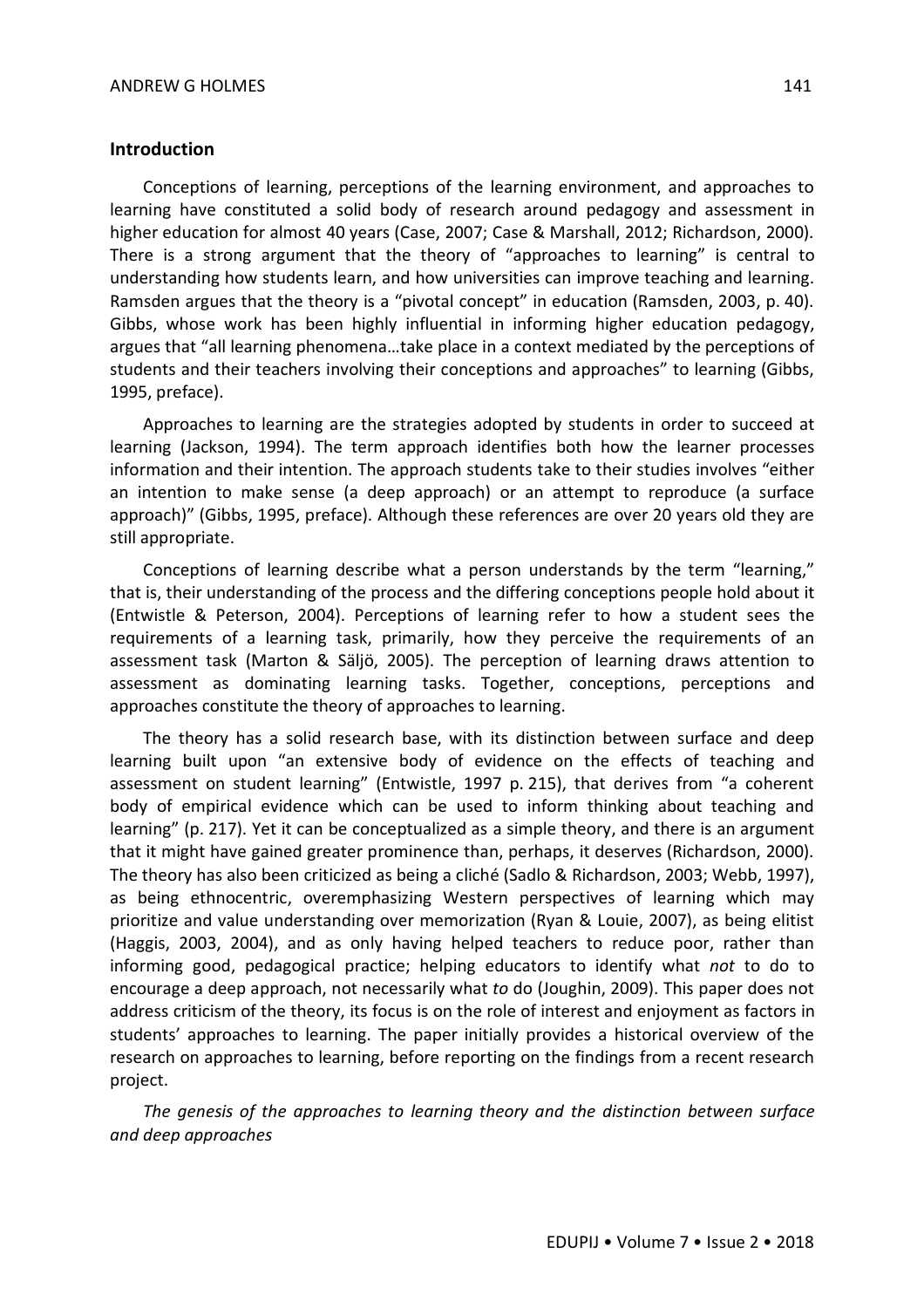The theory of deep and surface approaches originated with work by Marton and Säljö (1976) which, along with later work by Biggs (1987) and Entwistle (Entwistle, 1988, 1989; Entwistle & Waterson, 1988) established the theory in the field of education. Marton and Säljö set out to "explore qualitative differences in what is learned and to describe the functional differences in the process of learning" (Marton & Säljö, 1976, p. 10) which led to qualitative differences in learning outcomes. Their research summarized a series of studies with students. They categorized students as two distinct groups; those who tried to comprehend the whole of a piece of work and those who tried to remember the facts and identify what they anticipated, or believed, they would be tested on. The two categories were labelled as "*deep-level* and *surface-level processing*" (Marton & Säljö, 1976, p. 7, emphasis original).

Harlen and James (1997) identified that a deep approach means that something is:

Actively understood and internalised by the learner. It makes sense in terms of the learner's experience of the world and is not simply a collection of isolated facts which have been memorised…it is linked to previous experience and so can be used in situations different from that in which it was learned. (p. 368)

Surface-level processing involved using reproductive conceptions of learning where the student was "more or less forced to keep to a rote-learning strategy" (Marton & Säljö, 1976, p. 7). Deep-level processing involved the student being directed towards the intentional concept of the material, that is, to comprehend and understand what the author was saying, rather than memorizing. Marton and Säljö equated process and learning strategy, that is, the process was demonstrated by what the student *did* to learn. Where a surface approach was used, the student had little, or no, personal engagement with the work, seeing it as an external imposition. Deeper approaches came from the students' intention to understand, and led to better quality learning outcomes (Marton, 1975).

The term "approaches to learning" was introduced to signify how both process and the learner's intention were combined (Entwistle & Peterson, 2004). Further studies by Säljö (1975, 1979) found that students tried to adapt their learning to the demands implicit in the assessment questions asked, that is, their approach was influenced by the assessment task, when given questions requiring factual answers, they responded by adopting a surface approach; yet, when provided with questions requiring answers indicating understanding, a deep approach was not always employed. Some used one; whereas some did not.

Although the students' approach was influenced by the assessment task, it was easier to induce a surface approach than a deep one (McCune & Entwistle, 2011). Students with a general intention to understand, would use surface approach when the curriculum had a heavy workload or a high number of assessments (Gibbs ,1992, 1994; Gow, Kember, & Cooper, 1994) or when they perceived that an assessment task was irrelevant or induced anxiety (Fransson, 1977).

Building on the work, Säljö (1979) identified five conceptual approaches to learning. These were presented as a hierarchy through which learners could progress, and is shown in Table 1.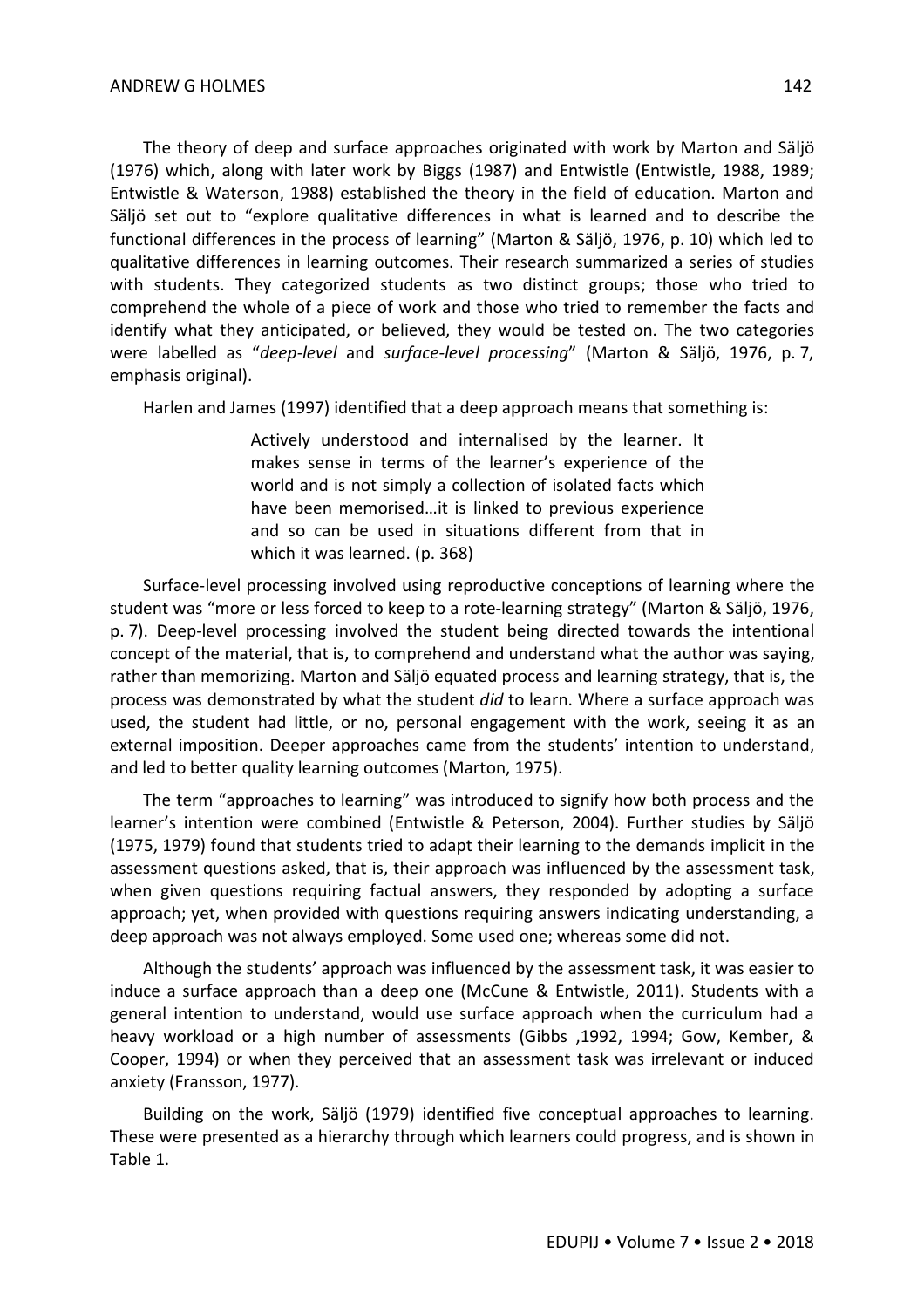| 1. A quantitative increase in       | Surface      |
|-------------------------------------|--------------|
| knowledge                           |              |
| 2. The memorizing of facts          | Surface      |
| 3. The acquisition of facts and     | Intermediate |
| methods which were retained         |              |
| and used as necessary               |              |
| 4. Abstraction of meaning           | Deep         |
| 5. An interpretive process aimed at | Deep         |
| understanding reality (seeing       |              |
| something in a different way)       |              |

|  | Table 1. Säljö's hierarchy of learner progression |  |
|--|---------------------------------------------------|--|
|--|---------------------------------------------------|--|

Table 1 offers a hierarchical representation of *conceptions* of learning through which students may progress; they were seen as being qualitatively different stages. They did not describe cognitive developmental stages, a learner could use a deep approach in one context or task and a surface in another (Marshall & Case, 2005), yet students typically had a *general* intention to either understand or to memorize, based on their conception of what learning involved. Two clear approaches to learning had been identified; surface, a quantitative memorization and acquisition of facts, and deep, the intention to understand the meaning of the material (Biggs, 2003). Deep approaches usually, though not always, led to better achievement by students and the theory assumes that a deep approach to learning is preferable to a surface one and should be encouraged.

#### *The importance of student perception*

Laurillard (1979) confirmed Marton and Säljö's research, finding clear evidence that how students approached a learning task could be classified according to whether they adopted a surface or deep approach. Students whose conception was that learning involved increasing knowledge and memorizing facts, set out to do that, adopting a surface approach. Those whose conception involved understanding, typically set out to do that, adopting a deep approach. Yet their strategies were context dependent, based on perception of the context (Houghton, 2004; Richardson, 2005). Students would change their approach dependent upon their perception of the assessment task (Van Rossum, Dejkers, & Hamer, 1985; Van Rossum & Schenk, 1984). If they believed memorization was required, a surface approach would be adopted, if they believed understanding was required, a deep approach was taken. Within the same task approach was consistent, but different tasks were approached in different ways, because they perceived the requirements to be different.

Students' perception of how a learning task was assessed were inherently linked to the learning approach they took. Yet this worked both ways, as Struyven, Dochy, and Janssens (2002) explained:

> Students' perceptions about assessment, have considerable influence on students' approaches to learning. Yet, vice versa, students' approaches influence the ways in which students perceive assessment. (p. 1)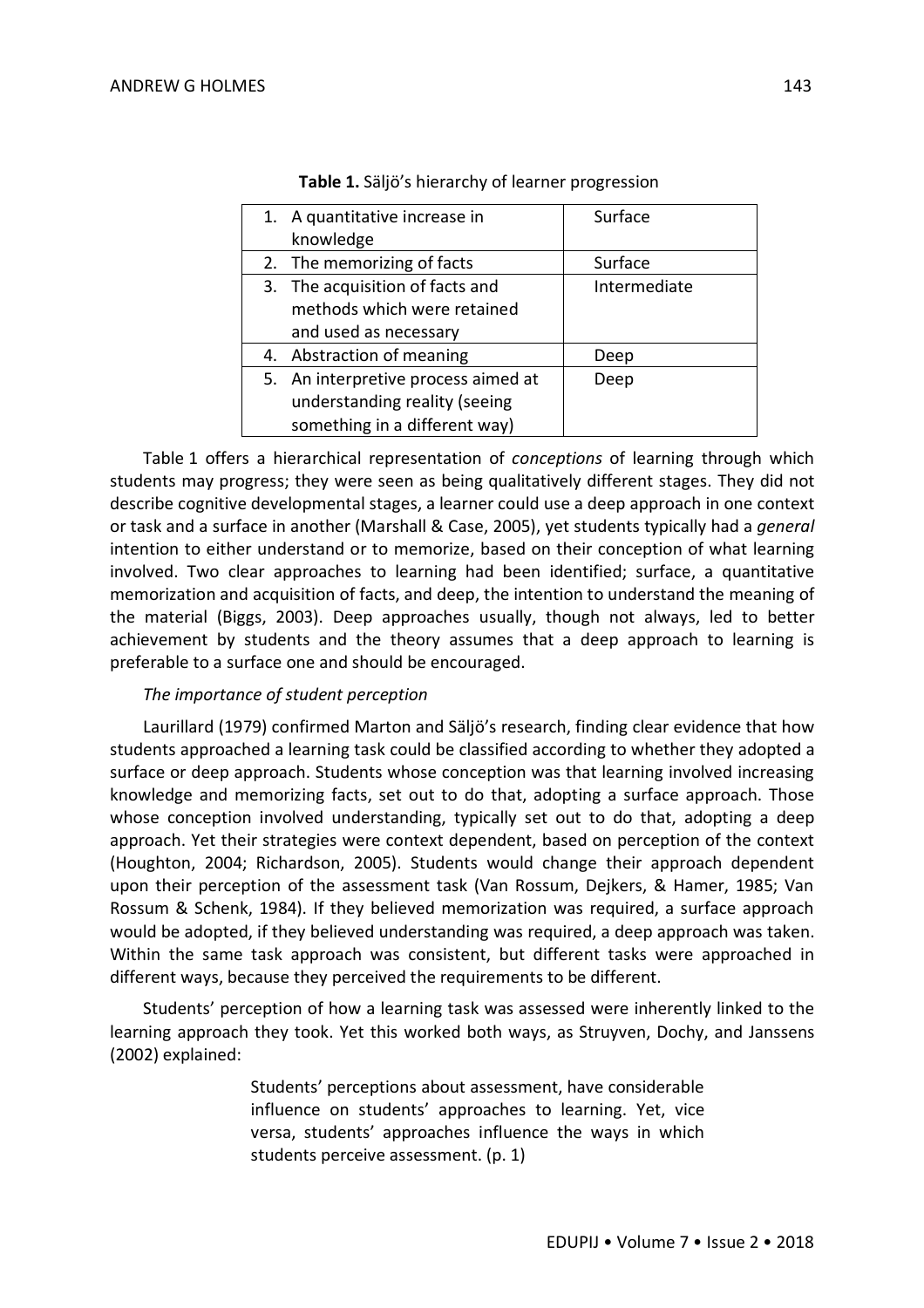Students had a *general* tendency to adopt a surface or deep approach, yet it was their *perception* of the summative assessment requirement that determined their approach to a specific learning task, not the actual requirement (Meyer & Parsons, 1989; Meyer, Parsons, & Dunne, 1990). Ramsden summed this up by stating that "Variability in approaches…coexists with consistency" (Ramsden, 2003, p. 51). The implication for educators is that if a student misunderstands the requirements of an assessment task, perceiving that memorization is required rather than understanding, they may use a surface approach when a deep one is actually required. Later work by Richardson confirmed that approaches varied across different parts of a program of study and may depend on students' level of interest (Richardson, 2007). This is important because the literature rarely considers the role of interest as a factor in students' approaches to learning.

A key point is that both conceptions and approaches are seen to be linked to the way that the student *perceived* the context of learning (Case & Marshall, 2012; Haggis, 2003; Marshall & Case, 2005). The linked phenomena of conception of and approach to learning, together with perception of the learning environment were linked to the outcome of learning. Deep approaches usually, but not always, lead to better quality outcomes and higher grades (Ramsden, 2003). Surface approaches were more strongly linked to poor learning than deep ones to effective learning. The reason for this being that a surface approach usually prevents a student from achieving outstanding work, whereas a deep approach does not *guarantee* work will be outstanding, because grades, marking and degree classification systems are not always reliable indicators of learning and understanding (Ramsden, 2003). Although the claim that a deep approach leads to better student achievement has not always been confirmed (Crawford, Gorden, Nichols, & Prosser, 1998;Trigwell & Prosser, 1991; Zeegers, 2001). It would seem that the varied findings as to whether or not a deep approach leads to better student achievement may relate to the discipline and depend on the type of assessment used (Gijbels, Van de Watering, Dochy, & Van den Bossche, 2005), with the natural science subjects, medicine, and law typically tending to require greater use of memorization.

The defining features of approaches to learning are now broader than Marton and Säljö's original work and have emerged from an interplay between both qualitative and quantitative interview studies and quantitative questionnaire surveys (Aiskainen & Gijbels, 2017; Entwistle, 1997). The term "surface approach," which the early research labelled as being one restricted to using rote learning, has subsequently been taken to include students who narrowly focus on the syllabus, to learning without personal engagement or reflection, a course being regarded as separate pieces of unrelated information, and routinely memorizing facts without contextualizing them (Entwistle & Peterson, 2004).

#### **The research**

This research project involved 20 undergraduate BA (Hons.) third and first year students studying in the field of Educational Studies at two contrasting universities located in northern England. Because much of the work on approaches to learning was conducted some time ago, the primary aim was to investigate contemporary students' perceptions of learning, their approach to learning and the role that assessment played. Data was collected via individual semi-structured interviews in 2015 and was analyzed using a process of thematic analysis (Braun & Clarke, 2006, 2012, 2013; Guest, MacQueen, & Namey, 2012).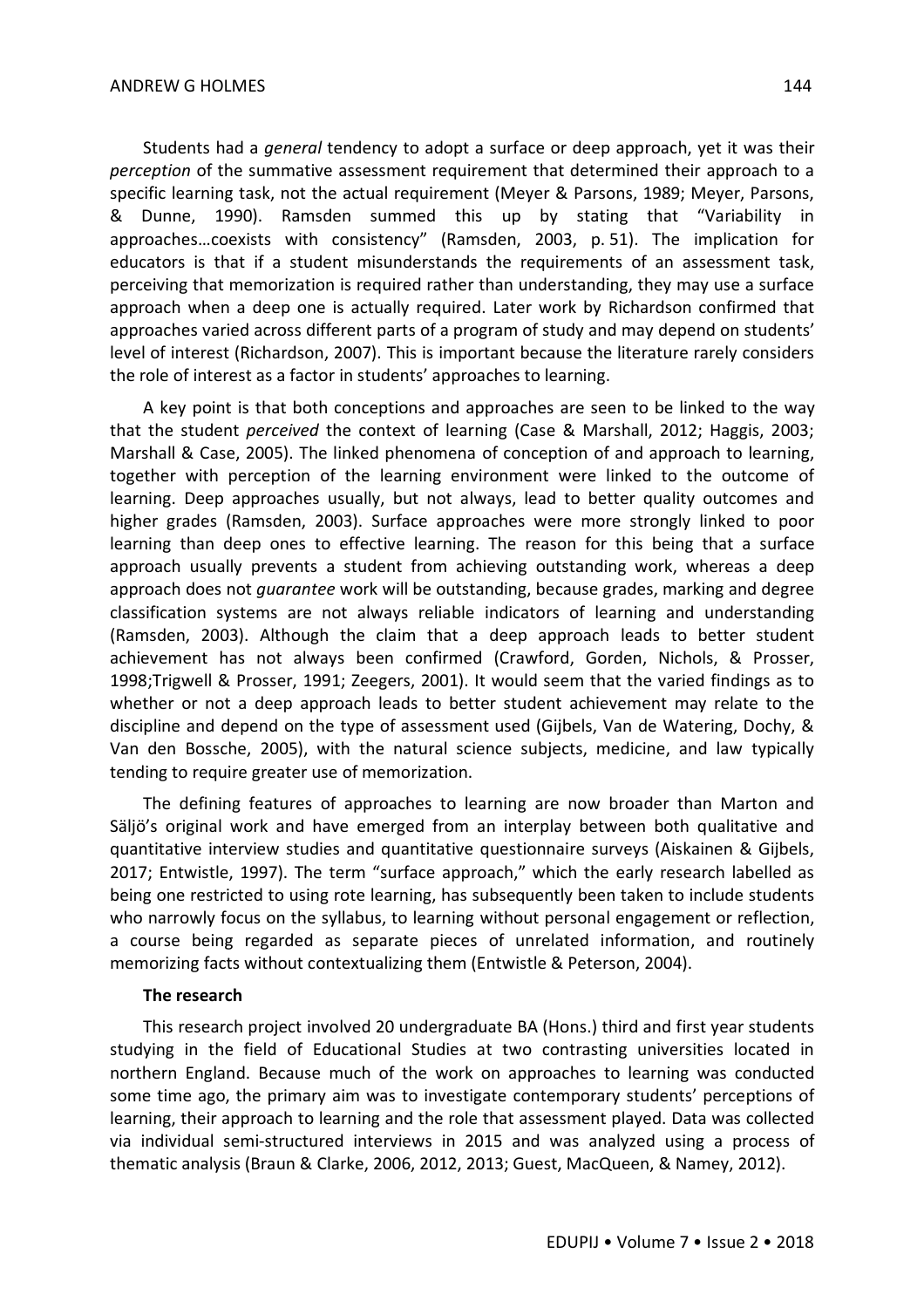As would be expected from the foundational research, students' perceptions of the assessment requirement were found to play a key role in determining their approach to learning. Yet, quite unexpectedly, students' interest in and enjoyment of the topic were found to also be important factors influencing their approach to learning and their study practices.

The research found that students' interest in, and enjoyment of, the topic studied were important and impacted on the approach to learning, with a deep approach more likely to be used where they are present. Of the 20 students interviewed, every one mentioned interest and enjoyment as being factors in their approach. Where a student had an interest in and enjoyed studying the topic they were more likely to use a deep approach. Where they had no, or little interest or enjoyment, they were more likely to use a surface approach.

This adds a thought-provoking dimension to previous research on approaches to learning; one that is rarely considered in the literature. Although interest has been explored from psychological perspectives on learning in relation to motivation (see Schiefele, 1991), there appears to be little substantive discussion of interest as a factor in the literature on approaches to learning. Biggs (1987) identified that without interest, students were more likely to adopt a surface approach, and Richardson's (2007) work briefly mentions that the approach *may* depend on the level of interest. The data in this research project concurs with, reinforces and advances both Bigg's and Richardson' positions. Students' approach to learning *does* depend on the level of interest and enjoyment.

Students indicated that their *general* learning intention was to understand what they were studying, (that is, use a deep approach) yet where interest and enjoyment were lacking, they may use a surface approach. An initial lack of interest in a topic may be explained by a student's lack of understanding of it. The data indicated that it is not only students' perception of the assessment, but also their interest and enjoyment and, to an extent, their current level of understanding of a topic that may determine their approach. As students commence studying a topic they may not initially understand elements of it, and correspondingly show minimal interest. As their understanding develops over time, then so will their interest, which reinforces their understanding, which leads to greater interest in and enjoyment of the topic, which leads to further understanding and greater enjoyment and so on. This is aptly illustrated by the comment from one student:

> …often you don't like a subject, because you've got very little understanding of it, but as you get some then you become more interested, and as you get more interested you want to understand more, and as you do that then you get more interested.

Similarly, another stated:

Often you don't like [enjoy] a subject, because you've got very little understanding of it, but as you get some then you become more interested, and as you get more interested you want to understand more.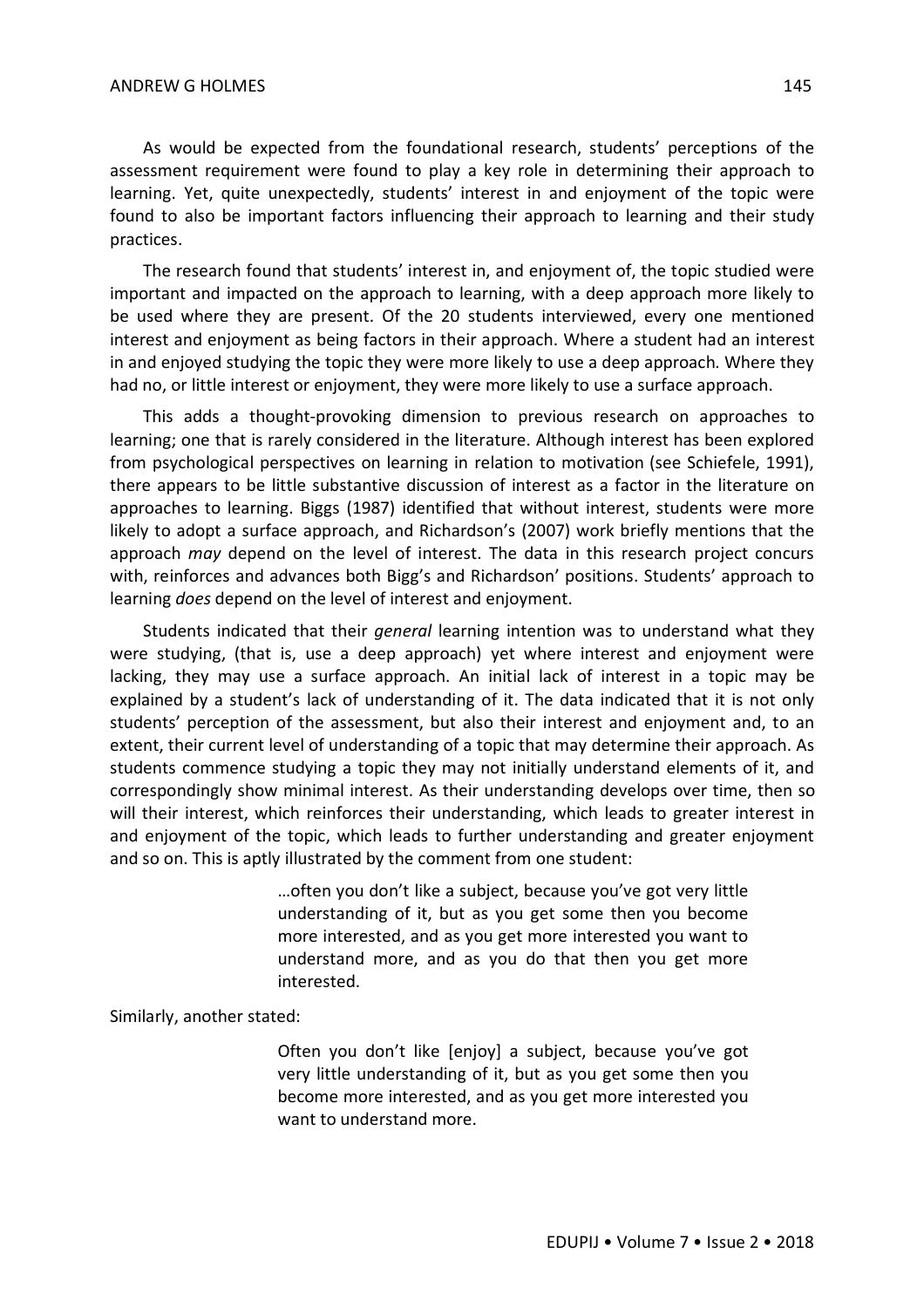Students also indicated that where they lacked interest they had to "force" themselves to be interested, to persevere, because they recognized that they needed to demonstrate their understanding in order to achieve successfully in an assessment task. Where students had to force themselves to be interested it is unlikely that the depth and breadth of understanding would be the same as for topics in which they were interested and/or enjoyed studying. This is illustrated by the following quote from a student (emphasis original):

> If you're not interested and don't enjoy it then you are not going to understand it as much as if you were really interested in it. I mean if you are not interested in it you're not going to understand it.

Of concern is that all 20 students interviewed indicated that at some point during their degree they had studied topics in which they were not interested. One final-year student indicated that they had not been interested in the majority of what they had studied during their degree. The implication is that unless students are able to develop interest and enjoyment then they will be less likely to use a deep approach to learning, and consequently may not achieve as highly in assessment tasks as they may be capable of.

#### *Implications for practice*

Although the research did not set out to produce definitive findings that may be applied throughout higher education, there are potential implications both for individual practitioners and for institutions. With qualitative research, it is important to be mindful that it is not necessarily generalizable, although, given certain conditions some generalizability may be possible. Flyvbjerg (2004), for example, argued that a single case study can be used to generalize, depending upon the case and how it is chosen. This position is broadly supported by others (e.g. Donmoyer, 1990), whilst Lincoln and Guba (1985) argued that generalization and transferability are directly related to the similarity of the different contexts under consideration. Where two contexts are sufficiently congruent, what they label as being "fittingness" (i.e. the degree of transferability being a direct function of the similarity of the two contexts) then a working hypothesis from the first context may be applicable to the second. That requires other researchers and practitioners in higher education to make such connections.

The findings suggest that if universities wish to encourage students to use a deep approach to learning, then they should be encouraged to study topics in which they are interested, and may enjoy. There are two implications that stem from this.

Firstly, students should, where possible, be allowed greater choice in deciding the topics that they study for a university module. Although there will necessarily be disciplinary requirements to study specific content, pre-specified learning outcomes, if used as per their original intention of taking emphasis away from prescribed content; allowing students to negotiate both content and method of assessment (Otter, 1992), should be articulated in ways that remove the emphasis from specific content. If written in such a way, allowing students to construct assignments that follow their specific areas of interest, this may allow them to develop a greater personal connection with, interest in, and enjoyment of, what they are studying. This in turn would generate the conditions that would allow and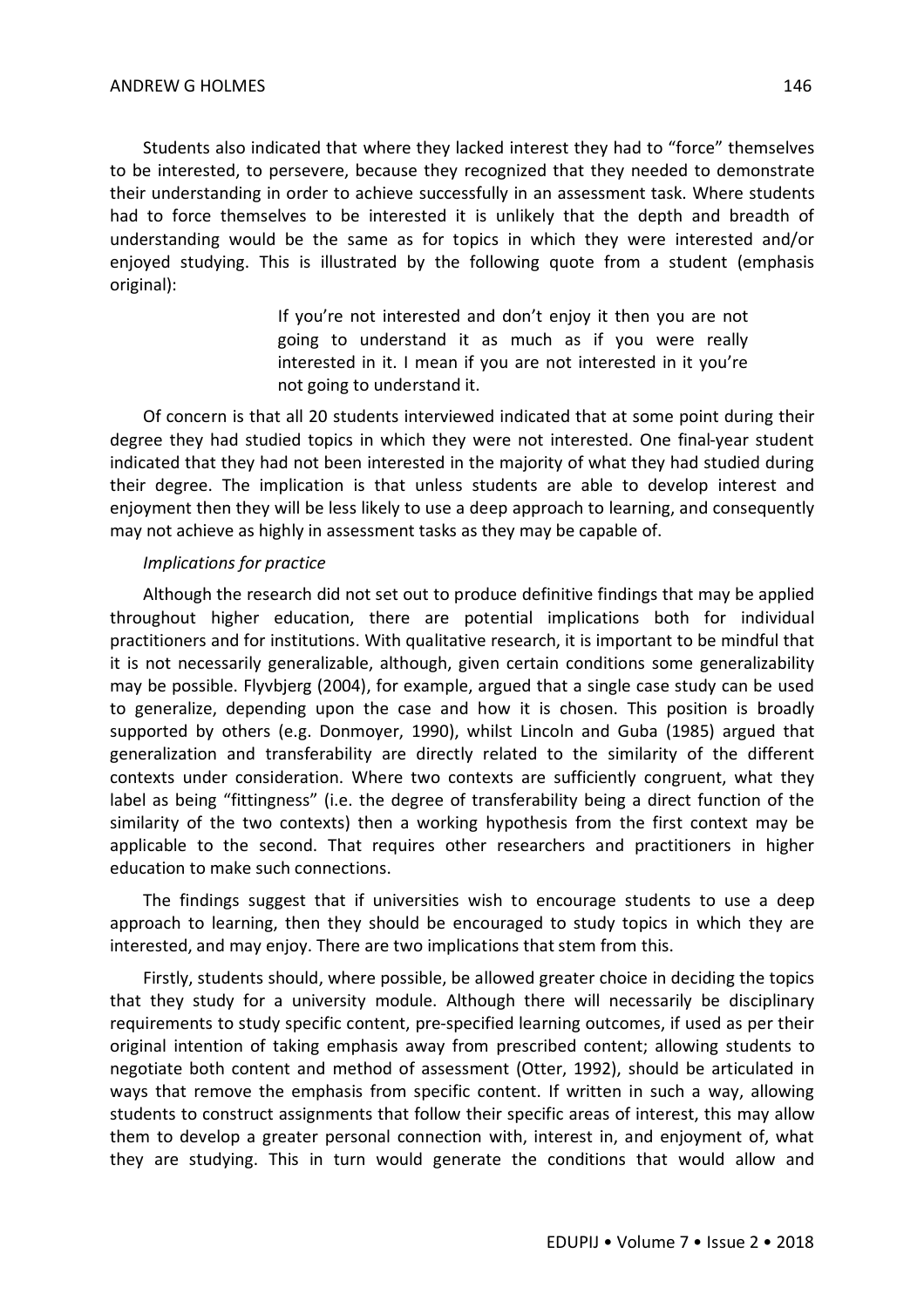encourage a deep approach to learning. In order to do facilitate this process students may require support and coaching to help them choose appropriate topics.

Secondly, these findings suggest that more time could be devoted to explaining to learners, during the application process for entry to higher education, about the topics they will study during their time at university. If students find that a substantial amount of their degree comprises material in which they are lacking interest then it is perhaps not surprising that they will be more likely to use a surface approach to learning, or may become disengaged from studying. If universities wish to maximize student retention, then greater attention could be given to ensuring potential students apply for the degree that is of greatest interest to them and one which they may enjoy studying. In the current mass higher education system (Trow, 1973) universities frequently compete with each other to recruit students; it is therefore perhaps unlikely they will wish to deter applicants with the appropriate entrance grades, despite the degree having content that may not hold interest for them. Yet, it is suggested, that the importance of interest and enjoyment should be taken into account where possible.

#### **Conclusion**

If universities wish to encourage students to use a deep approach to learning then this research suggests that it is important to ensure that they are interested in and enjoy what they are studying. This may be facilitated both by ensuring that during the process of applying to university, students are provided with sufficient information to allow them to choose degrees that are of greatest interest to them, and by allowing greater flexibility in student choice of topic when producing assessed work.

#### **References**

- Aiskainen, H., & Gijbels, D. (2017). Do students develop towards more deep approaches to learning during studies? A systematic review of students deep and surface approaches to learning in higher education. *Educational Psychology Review, 29*(2), 205-234.
- Biggs, J. (1987). *Student Approaches to Learning and Studying*. Burwood, Victoria: Australian Council for Educational Research.
- Biggs, J. B. (2003). *Teaching for quality learning at university*. Buckingham: Open University Press/Society for Research into Higher Education.
- Braun, V., & Clarke, V. (2006). Using Thematic Analysis in Psychology. *Qualitative Research in Psychology, 3*(2), 77-101.
- Braun, V., & Clarke, V. (2012). Thematic analysis. In H. Cooper, P. M. Camic, D. L. Long, A. T. Panter, D. Rindskopf, & K. J. Sher (Eds.), *APA handbook of research methods in psychology, Vol. 2: Research designs: Quantitative, qualitative, neuropsychological, and biological* (pp. 57-71). Washington, DC: American Psychological Association.
- Braun, V., & Clarke, V. (2013). *Successful Qualitative Research; a practical guide for beginner*s. London, Sage.
- Case, J. (2007). Alienation and engagement: development of an alternative theoretical framework for understanding student learning. *Higher Education, 55*(3), 321-332.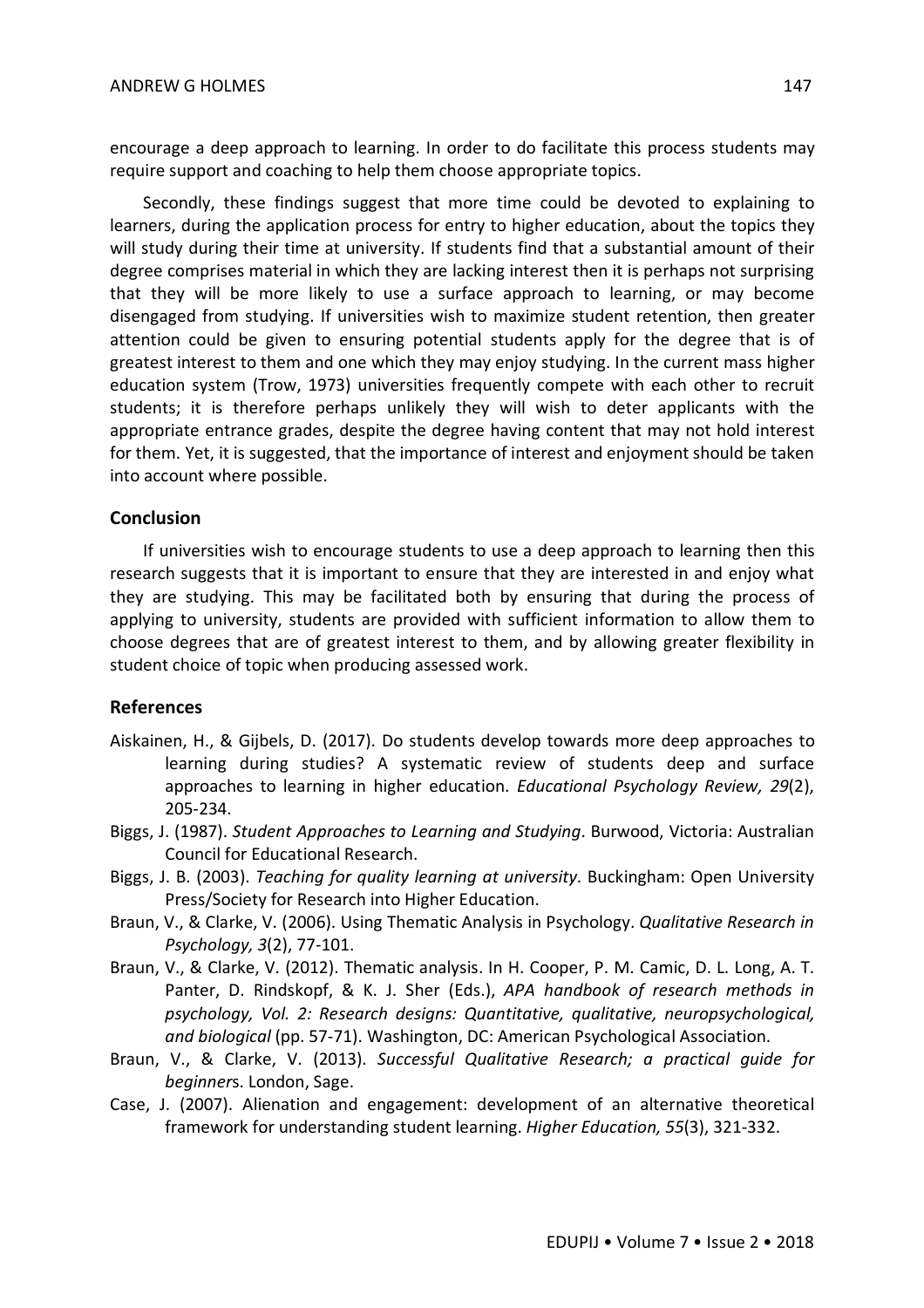- Case, J. M., & Marshall, J. D. (2012). Approaches to Learning. In M. Tight, K. H. Mok, J. Huisman, & C. Morphew (Eds.), *Routledge International Handbook of Higher Education* (pp. xx-xx). London, Routledge.
- Crawford, K., Gorden, S., Nichols, J., & Prosser, M. (1998). Qualitatively different experiences of learning mathematics at university. *Learning and Instruction, 8*(5), 455-468.
- Donmoyer, R. (1990). Generalisabiity and the Single-Case Study. In R. Gomm, M. Hammersley & P. Foster (Eds.), *Case Study Method* (pp. 45-68). London: Sage.
- Entwistle, N. (1989). Approaches to studying and course perceptions: the case of the disappearing relationship. *Studies in Higher Education, 14*(2), 155-161.
- Entwistle, N., & Waterson, S. (1988). Approaches to studying and levels of processing in university students. *British Journal of Educational Psychology, 58*(3), 258-266.
- Entwistle, N. J. (1988). *Styles of Learning and Teaching*. Abingdon, Oxon: Routledge.
- Entwistle, N. J. (1997). Reconstituting approaches to learning: A response to Webb. *Higher Education, 33*(2), 213-218.
- Entwistle, N. J., & Peterson, E. R. (2004). Conceptions of learning and knowledge in higher education: Relationships with study behaviour and influences of learning environments. *International Journal of Educational Research, 41*(6), 407-428.
- Flyvbjerg, B. (2004). Five misunderstandings about case-study research. In C. Seale, G. Gobo, J. F. Gubrium & D. Silverman (Eds.), *Qualitative Research in Practice* (pp. 420-434). London: Sage.
- Fransson, A. (1977). On qualitative differences in learning. IV Effects on motivation and test anxiety on process and outcome. *British Journal of Educational Psychology, 47*(3), 244-257.
- Gibbs, G. (1992). *Improving the Quality of Student Learning; based on the Improving Student Learning Project funded by the Council for National Academic Awards.* Bristol, Technical & Educational Services Ltd.
- Gibbs, G. (1994). *Improving student learning: theory and practice*. Oxford: Oxford Centre for Staff Development.
- Gibbs, G. (1995). *Assessing student centred courses*. Oxford: Oxford Centre for Staff Learning and Development
- Gijbels, D., Van de Watering, G., Dochy, F., & Van den Bossche, P. (2005). The relationship between students' approaches to learning and the assessment of learning outcomes. *European Journal of Psychology Education, XX*(4), 327-341.
- Gow, L., Kember, D., & Cooper, B. (1994). The Teaching Context and Approaches to Study of Accountancy Students. *Issues in Accounting Education, 9*(1), 118-130.
- Guest, G., MacQueen, K. M., & Namey, E. M. (2012). *Applied Thematic Analysis*. London, Sage.
- Haggis, T. (2003). Constructing Images of Ourselves? A Critical Investigation into 'Approaches to Learning' Research in Higher Education. *British Education Research Journal, 29*(1), 89-104.
- Haggis, T. (2004). Meaning, identity and 'motivation': expanding what matters in understanding learning in higher education? *Studies in Higher Education, 29*(3), 335- 352.
- Harlen, W., & James, M. (1997). Assessment and learning: differences and relationships between formative and summative assessment. *Assessment in Education, 4*(3), 365- 379.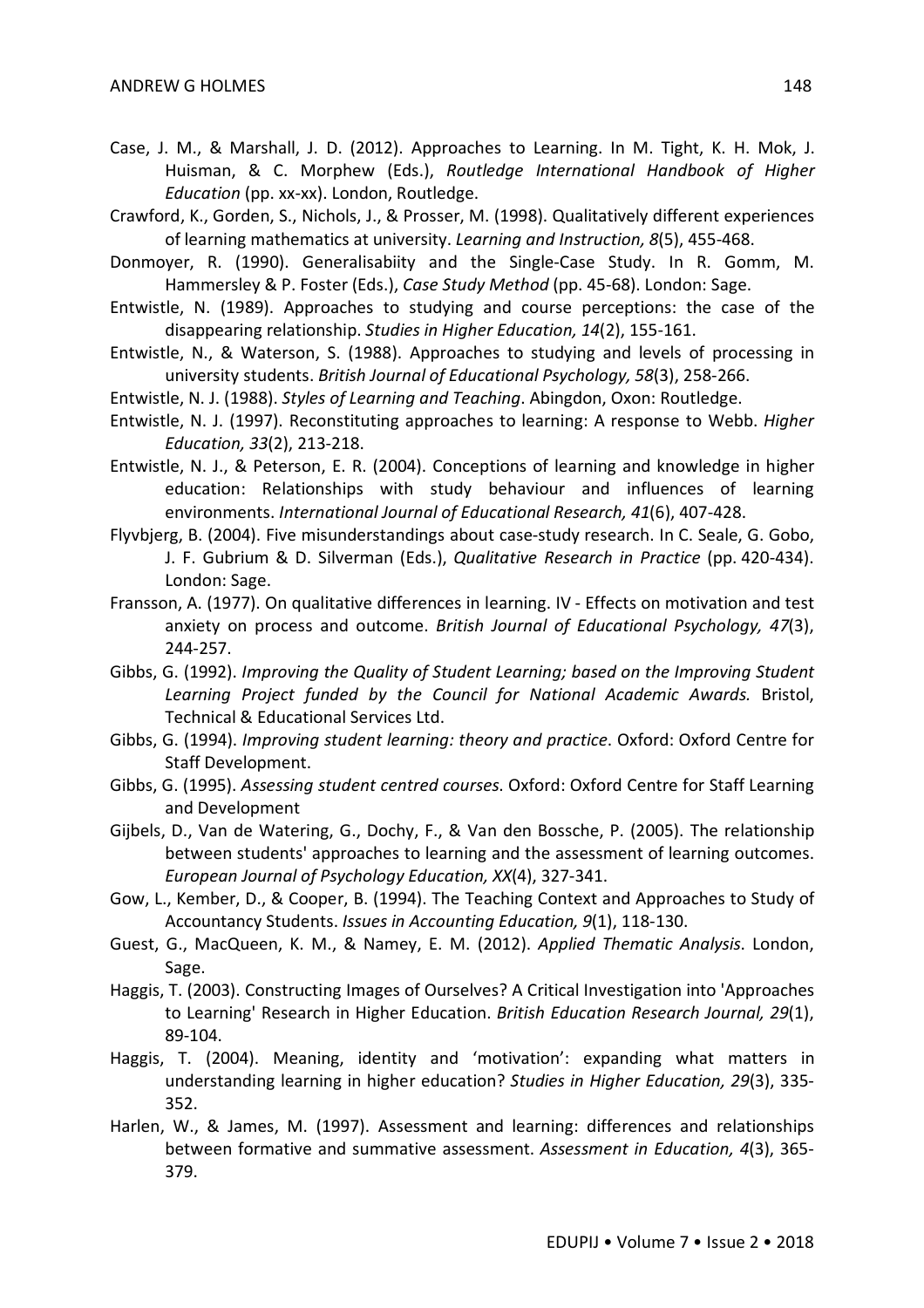- Houghton, W. (2004). *Engineering Subject Centre Guide: Learning and Teaching Theory for Engineering Academics*. Loughborough: HEA Engineering Subject Centre.
- Jackson, B. (1994). Assessment practices in art and design: a contribution to student learning? In G. Gibbs (Ed.), *Improving Student Learning: Through Assessment and Evaluation* (pp. xx-xx). Oxford: The Oxford Centre for Staff Development.
- Joughin, G. (2009). Assessment, Learning and Judgement in Higher Education: A Critical Review. In G. Joughin (Ed.), *Assessment, Learning and Judgement in Higher Education* (pp. 13-27). Dordrech, Netherlands: Springer.
- Laurillard, D. (1979). The Processes of Student Learning. *Higher Education, 8*(4), 395-409.
- Lincoln, Y. S., & Guba, E. G. (1985). *Naturalistic Inquiry*. Newbury Park, CA: Sage.
- Marshall, D., & Case, J. (2005). Approaches to Learning research in higher education: a response to Haggis. *British Education Research Journal, 31*(2), 257-267.
- Marton, F. (1975). What Does it Take to Learn? In N. Entwistle & D. Hounsell (Eds.), *How Students Learn* (pp. 125-138). Lancaster: University of Lancaster Institute for Research and Development in Post-Compulsory Education.
- Marton, F., & Säljö, R. (1976). On Qualitative Differences in Learning: I-Outcome and Process. *British Journal of Educational Psychology, 46*(1), 4-11.
- Marton, F., & Säljö, R. (2005). Approaches to Learning. In F. Marton, D. Hounsell & N. Entwistle (Eds.), *The experience of learning: implications for teaching and studying in higher education* (3rd [Internet] ed.) (pp. 39-58). Edinburgh: University of Edinburgh, Centre for Teaching, Learning and Assessment.
- McCune, V., & Entwistle, N. (2011). Cultivating the disposition to understand in 21st century education. *Learning and Individual Differences, 21*(3), 303-310.
- Meyer, J. H. F., & Parsons, P. (1989). Approaches to studying and course perceptions using the Lancaster inventory - a comparative study. *Studies in Higher Education, 14*(2), 137-153.
- Meyer, J. H. F., Parsons, P., & Dunne, T. T. (1990). Individual study orchestrations and their association with learning outcome. *Higher Education, 20*(1), 67-89.
- Otter, S. (1992). *Learning Outcomes in Higher Education*. London: DfE, UDACE.
- Popper, K. R. (1963). *Conjectures and Refutations: The Growth of Scientific Knowledge*. London: Routledge & Keagan Paul.
- Ramsden, P. (2003). *Learning to Teach in Higher Education*. London: Routledge Falmer.
- Richardson, J. (2000). *Researching Student Learning*. Buckingham: Open University Press.
- Richardson, J. T. E. (2005). Students' Approaches to Learning and Teachers' Approaches to Teaching in Higher Education. *Educational Psychology, 25*(6), 673-680.
- Richardson, J. T. E. (2007). Mental models of learning in distance education. *British Journal of Educational Psychology, 77*(2), 253-270.
- Ryan, J., & Louie, K. (2007). False Dichotomy? 'Western' and 'Confucian' concepts of scholarship and learning. *Educational Philosophy and Theory, 39*(4), 404-417.
- Sadlo, G., & Richardson, J. T. E. (2003). Approaches to studying and perceptions of the academic environment in students following problem-based and subject based curricula. *Higher Education Research and Development, 22*(3), 253-274.
- Säljö, R. (1975). *Qualitative differences in learning as a function of the learner's conception of a task*. Gothenburg: Acta Universitatis Gothoburgensis.